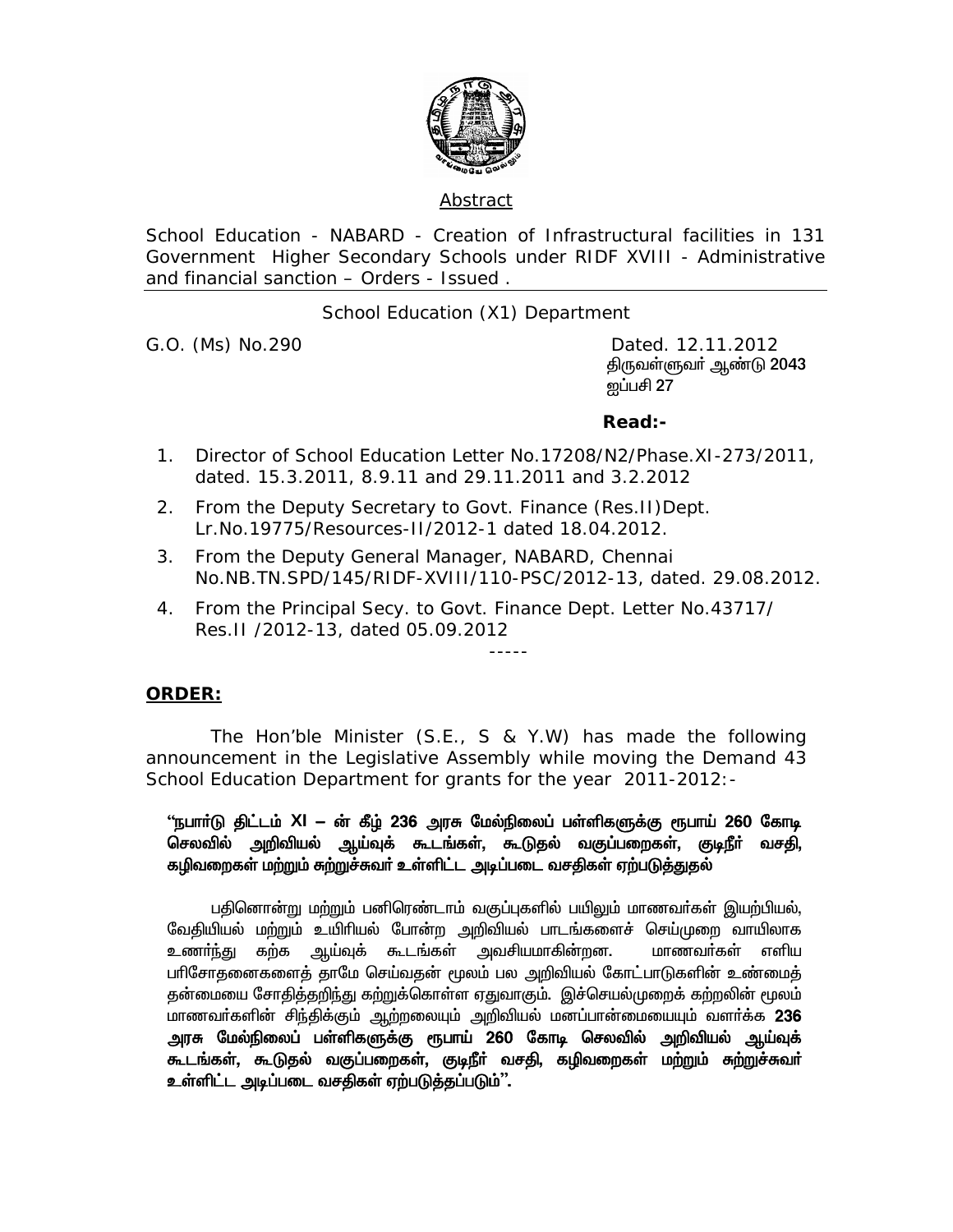2. The Director of School Education has sent the proposals seeking administrative sanction for providing infrastructure facilities such as classrooms, laboratory, drinking water, toilet, and compound wall in 269 schools including for construction of Boys Hostel in Sainik school, Amaravathy Nagar (excluding cost of furniture and lab equipments) at a total cost of Rs. 26479.79 lakhs under RIDF XVIII. The Director of School Education was requested to send a revised proposal for selecting the schools which does not have land dispute and site problem so as to avoid surrender of funds.

3. The Director of School Education has sent a revised proposal based on the latest unit cost (2012-13) furnished by the Chief Engineer Buildings for NABARD, RIDF XVIII (Phase XI) construction/provision of infrastructure facilities to 130 Government Higher Secondary Schools and construction of boys hostel to SAINIK School at Rs.15273.13 lakhs.

4. The NABARD in its letter 3<sup>rd</sup> read above, has sanctioned a project proposal at total cost of Rs. 152.730 crores involving a loan component of Rs. 129.8216 crores and state Government share of Rs. 22.9084 crores under Rural Infrastructural Development Fund- RIDF XVIII (RIDF XVIII) for provision of additional infrastructure facilities to 131 schools in Tamil Nadu. The loan carries an interest payable on loan will be decided by Reserve Bank of India.

 5. The Government after careful examination of the proposals of Director of School Education, accord administrative sanction for Rs. 152,73.13 lakh (Rupees One hundred and Fifty two crore, seventy three lakh and thirteen thousand only) involving 85% cost i.e., Rs. 129,82.16 lakh as NABARD loan and Rs. 2290.97 lakh (balance 15%) State share for creating infrastructure facilities such as classrooms, laboratory, drinking water, toilet, and compound wall in 130 schools and construction of Boys Hostel in sainik school, Amaravathy Nagar (excluding cost of furniture and lab equipments) as detailed in the Annexure to this order.

 6. The expenditure sanctioned in para 5 above shall be debited to the following head of accounts:-

(i) Rs. 11913.04 lakh:- (78%)

"4202 Capital Outlay on Education, Sports, Arts and Culture - 01. General Education – 202. Secondary Education - Schemes in the tweleth Five Year Plan – II. State Plan - JG. Construction of School Buildings and other infrastructure facilities with loan assistance from NABARD under Rural Infrastructure Development fund (RIDF) - 16. Major works" (DPC 4202 01 202 JG 1605).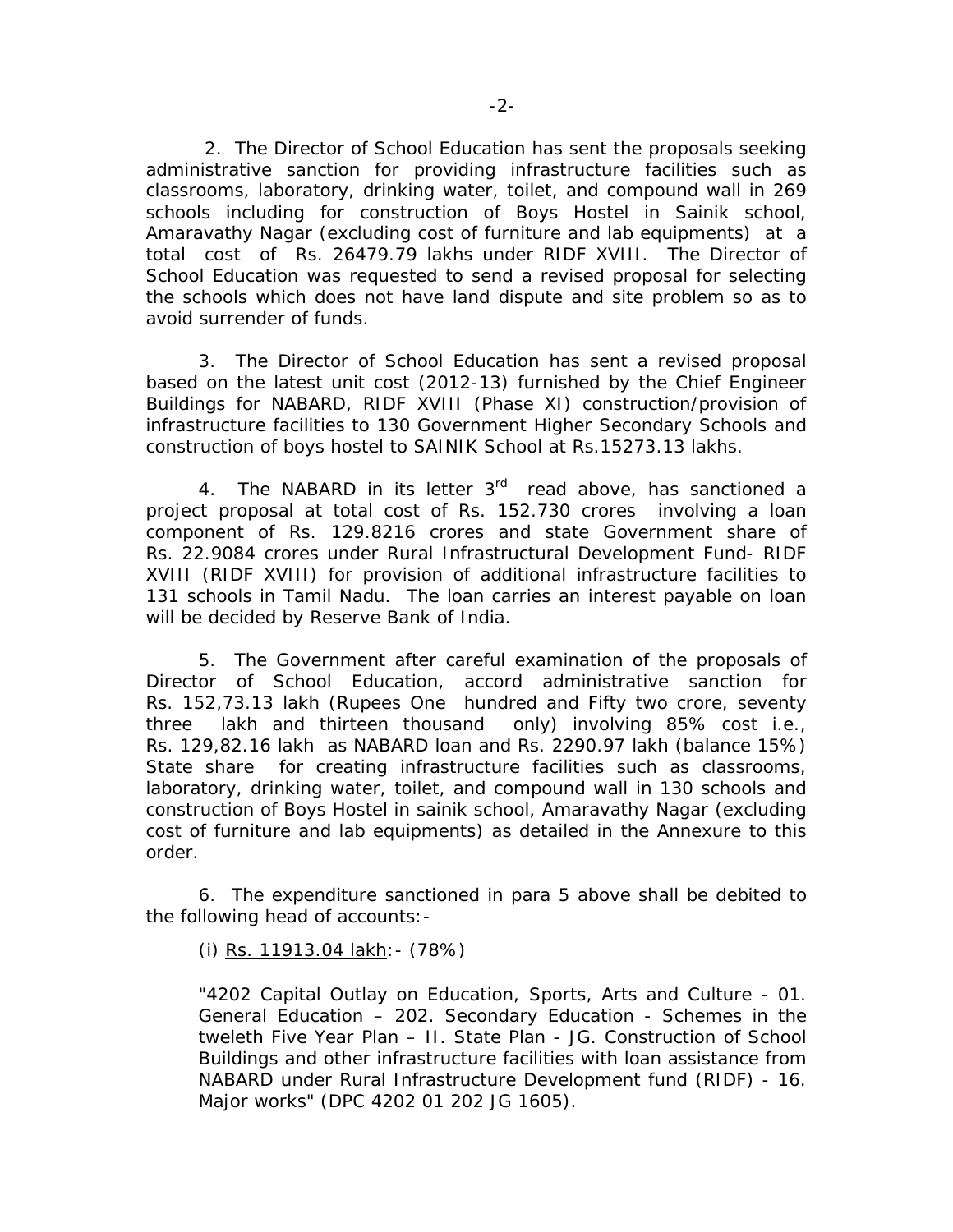(ii) Rs. 3054.63 lakh:- (20%)

4202 Capital Outlay on Education, Sports, Arts and Culture - 01 General Education – 789 Special Component Plan for Scheduled Castes - Schemes in the Twelfth Five Year Plan – II. State Plan – JA. Construction of School Buildings and other infrastructural facilities with loan assistance from NABARD under Rural Infrastructure Development Fund (RIDF) under Special Component Plan – 16 Major works (DPC 4202 01 789 JA 1605).

(iii) Rs. 305.46 lakh:- (2%)

4202 Capital Outlay on Education, Sports Arts and Culture - 01 General Education – 796 Tribal Area Sub-plan – Schemes in the twelfth five Year Plan – II. State Plan - JA Construction of School Building and other infrastructure facilities with loan assistance from NABARD under Rural Infrastructure Development Fund (RIDF) – 16 Major works (DPC 4202 01 796 JA 1600).

 7. The expenditure sanctioned in para 5 above constitutes an item of "New Service" and the approval of Legislature will be obtained in due course. Pending approval of the Legislature, the expenditure shall initially be met by an advance from the contingency fund the sanction of which will be done by the Finance (BG-I) Department based on the application in the prescribed format from the Director of School Education. The Director of School Education shall determine the immediate requirement of funds out of total sanction and apply for the contingency fund advance in the prescribed along with a copy of this order. The Director of School Education shall also send supplementary note to include this expenditure in the supplementary Estimates 2012-13.

8. In order to avoid delay in the execution of electrical works after the completion of the building works, the Director of School Education is permitted to execute both civil and electrical works as one package as being practiced in World Bank Aided Projects subject to the condition that the total expenditure including the expenditure for electrical works should not exceed the sanctioned cost. The Director of School Education shall also follow the other existing procedures. The Director of School Education is requested to incur the expenditure to each school according to the Heads of Accounts mentioned in para 6 above.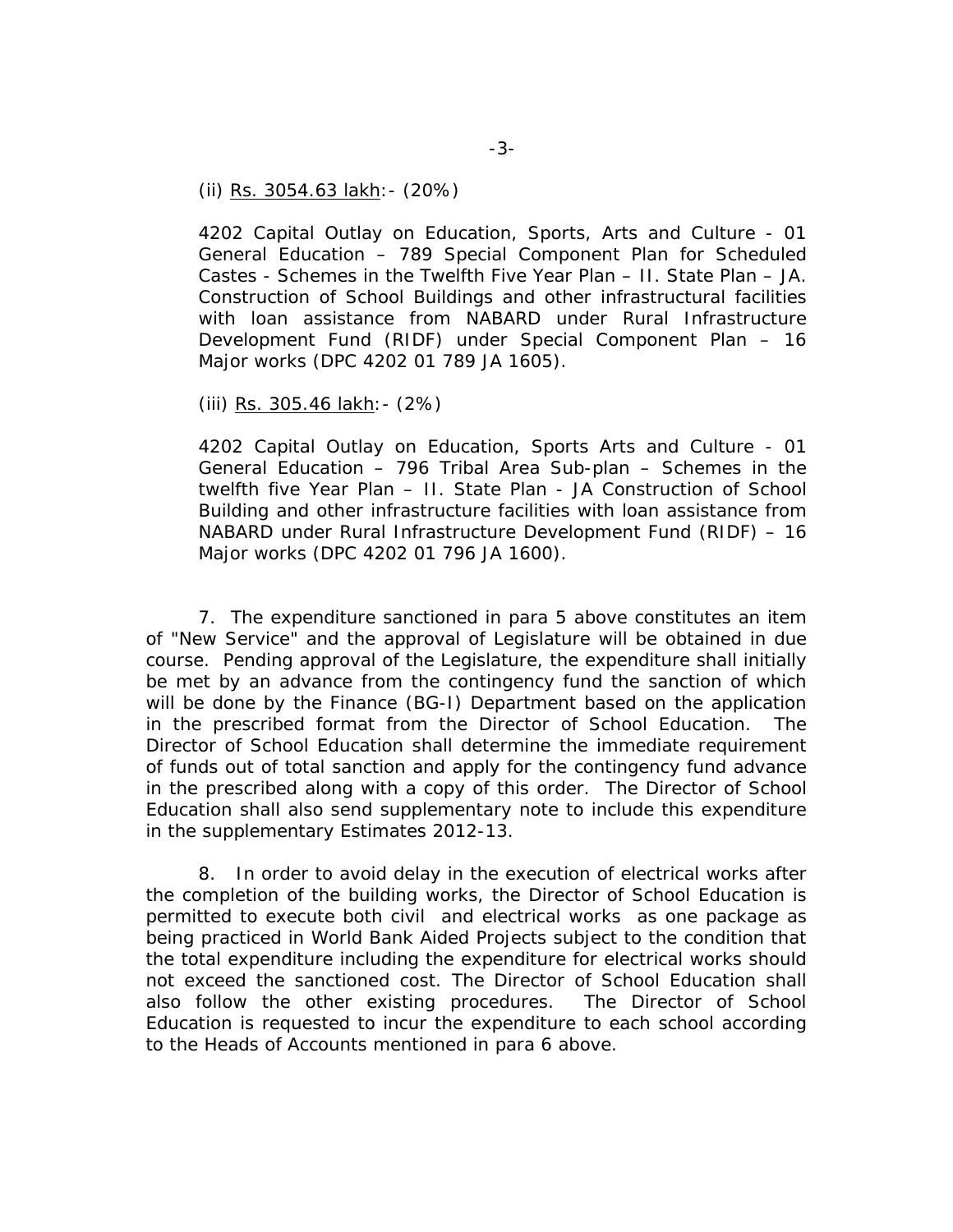9. This order issues with the concurrence of the Finance (Edn.II) Department vide its U.O.No.581/DS(KM)/2012 dated.25.10.2012 (ASL No. 1405 (One thousand four hundred and five).

#### (BY ORDER OF THE GOVERNOR)

 D. Sabitha, Principal Secretary to Government.

To

The Director of School Education, Chennai - 6. The Pay and Accounts Officer, Chennai- 35. The Accountant General , Audit, Chennai- 18/35. The Chief General Manager, NABARD,TN Regional Office, 48 Mahatma Gandhi Road, P.Box 6074, Chennai -34. The General Manager, NABARD, State Projects Department, C-24, G Block, Bandra-Kurla Complex, P.B. No.8121, Bandra (East),Mumbai-400 051.

Copy to:

The Chief Engineer (Building) PWD, Chepauk, Chennai-5 through DSE The Finance Department(Edn.II),Chennai-9. The Finance( BG.I-II, LC, Res.II)Dept., Chennai-9. The School Education(Budget) Department,Chennai-9. The Personal Assistant to Chief Minister, Chennai-9. The Personal Assistant to Minister for (Sch.Edn.) ,Chennai-9. The Personal Assistant to Minister for (Finance) ,Chennai-9. All Chief Educational Officers (through Director of School Education, Chennai-6.) School Education Web. site. SF/SC

## //FORWARDED BY ORDER//

Section Officer.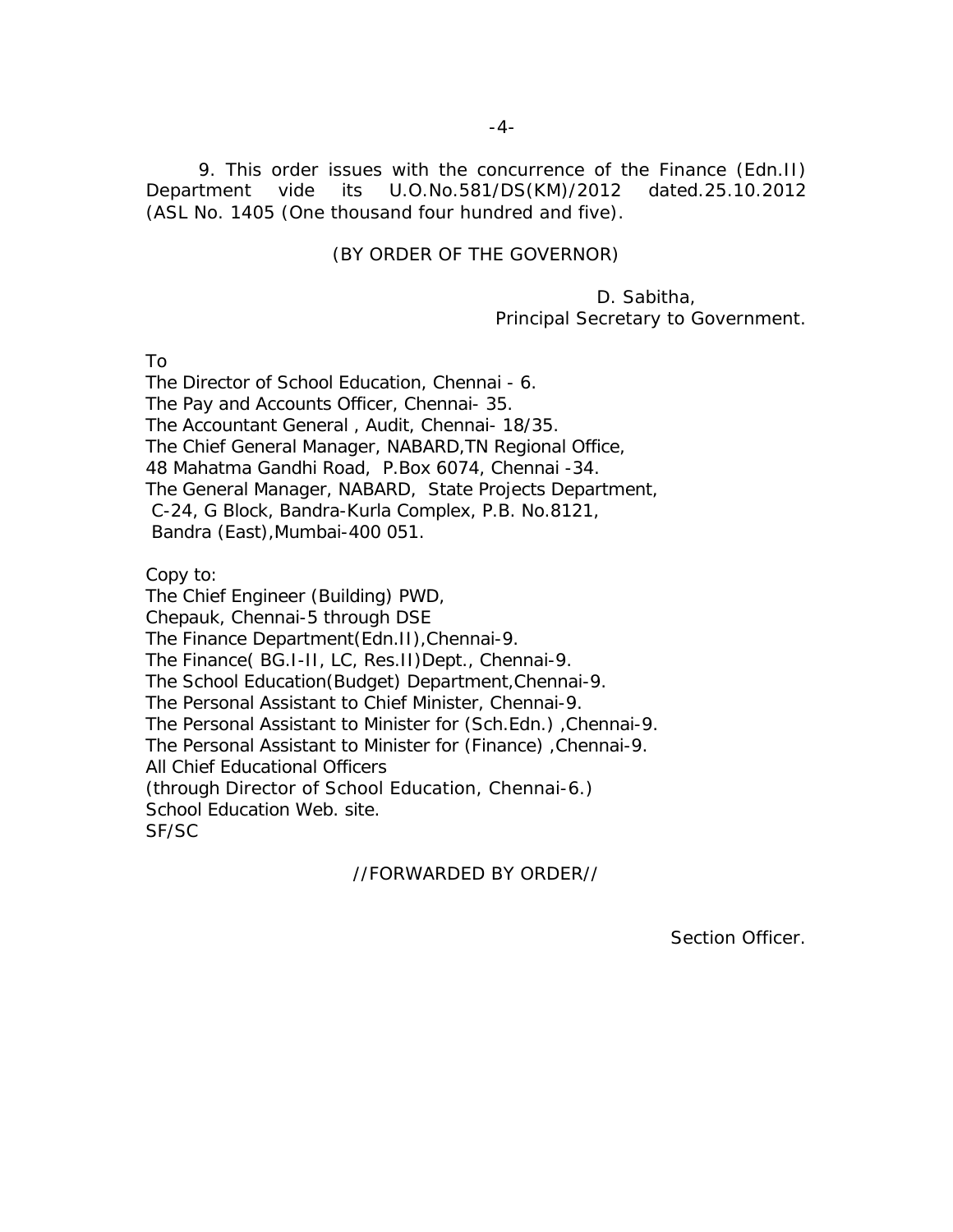# **School Education XI Department**

## **ANNEXURE to G.O (Ms) No.290 School Education (XI) Department dated. 12.11.2012**

|                |                                  |                   |                 | <b>Class Room</b>       |                      |                | Laboratory              |                      |                |                         | <b>Toilet</b>     |                         |                      |                | <b>Drinking Water Facility</b> |                      |               | <b>Compound Wall</b>    |                      |               | <b>Expenditure Sanctioned</b><br>(Rs. in Lakhs) |             |                            |
|----------------|----------------------------------|-------------------|-----------------|-------------------------|----------------------|----------------|-------------------------|----------------------|----------------|-------------------------|-------------------|-------------------------|----------------------|----------------|--------------------------------|----------------------|---------------|-------------------------|----------------------|---------------|-------------------------------------------------|-------------|----------------------------|
| SI.No.         | Name of the school               | <b>District</b>   | غ.              | Unit cost<br>(in Lakhs) | Amount<br>(in lakhs) | $\frac{1}{2}$  | Unit cost<br>(in Lakhs) | Amount<br>(in lakhs) | Boys           | Girls                   | <b>Total Nos.</b> | Unit cost<br>(in Lakhs) | Amount<br>(in lakhs) | $\frac{1}{2}$  | Unit cost<br>(in Lakhs)        | Amount<br>(in lakhs) | Length (mts.) | Unit cost<br>(in Lakhs) | Amount<br>(in lakhs) | General (78%) | SCP (20%)                                       | (2%)<br>TSP | Total Amount<br>(in lakhs) |
| $\mathbf{1}$   | $\mathbf{2}$                     | $\mathbf{3}$      | $\overline{a}$  | 5                       | -6                   | $\overline{7}$ | 8                       | 9                    | 10             | 11                      | 12                | 13                      | 14                   | 15             | 16                             | 17                   | 18            | 19                      | 20                   | 21            | $22 \,$                                         | 23          | 24                         |
| -1             | <b>GHSS Kamarasavalli</b>        | <b>ARIYALUR</b>   | 15              | 6.72                    | 100.80               | $\overline{1}$ | 24.76                   | 24.76                | 1              | $\overline{\mathbf{1}}$ | $\overline{2}$    | 3.26                    | 6.52                 | $\mathbf{0}$   | 1.62                           | $\mathbf{0}$         | 500           | 0.024                   | 12.00                | 112.38        | 28.82                                           | 2.88        | 144.08                     |
| $\overline{2}$ | <b>GHSS Udayarpalayam</b><br>(G) | <b>ARIYALUR</b>   | 11              | 6.72                    | 73.92                | $\overline{1}$ | 24.76                   | 24.76                | $\mathbf{0}$   | $\overline{\mathbf{3}}$ | $\mathbf{3}$      | 3.26                    | 9.78                 | $\mathbf 0$    | 1.62                           | $\mathbf 0$          | 1000          | 0.024                   | 24.00                | 103.32        | 26.49                                           | 2.65        | 132.46                     |
| $\mathbf{3}$   | <b>GHSS Edayarpalayam</b>        | <b>COIMBATORE</b> | 8               | 6.72                    | 53.76                | $\overline{1}$ | 24.76                   | 24.76                | $\mathbf{0}$   | $\mathbf 0$             | 0                 | 3.26                    | 0.00                 | $\mathbf{0}$   | 1.62                           | $\mathbf 0$          | $\bf{0}$      | 0.024                   | 0.00                 | 61.25         | 15.70                                           | 1.57        | 78.52                      |
| -4             | <b>GHSS</b><br>Kalveerampalayam  | <b>COIMBATORE</b> | 10 <sup>1</sup> | 6.72                    | 67.20                | $\mathbf{1}$   | 24.76                   | 24.76                | $\mathbf{1}$   | $\overline{1}$          | $\mathbf{2}$      | 3.26                    | 6.52                 | $\mathbf{1}$   | 1.62                           | 1.62                 | 141           | 0.024                   | 3.38                 | 80.71         | 20.70                                           | 2.07        | 103.48                     |
| 5              | <b>GHSS Ramanthapuram</b>        | <b>COIMBATORE</b> | 10 <sup>1</sup> | 6.72                    | 67.20                | $\mathbf{1}$   | 24.76                   | 24.76                | $\mathbf{1}$   | $\overline{1}$          | $\mathbf{2}$      | 3.26                    | 6.52                 | $\mathbf{1}$   | 1.62                           | 1.62                 | 800           | 0.024                   | 19.20                | 93.05         | 23.86                                           | 2.39        | 119.30                     |
| 6              | GHSS Singanallur (G)             | <b>COIMBATORE</b> | 4 <sup>1</sup>  | 6.72                    | 26.88                | $\mathbf{1}$   | 24.76                   | 24.76                | $\mathbf{0}$   | $\overline{1}$          | $\overline{1}$    | 3.26                    | 3.26                 | $\mathbf{0}$   | 1.62                           | $\mathbf 0$          | 100           | 0.024                   | 2.40                 | 44.69         | 11.46                                           | 1.15        | 57.30                      |
| $\overline{7}$ | <b>GHSS Sundakkamuthur</b>       | <b>COIMBATORE</b> | 4 <sup>1</sup>  | 6.72                    | 26.88                | $\mathbf{1}$   | 24.76                   | 24.76                | $\mathbf{1}$   | $\mathbf{2}$            | $\mathbf{3}$      | 3.26                    | 9.78                 | $\mathbf{1}$   | 1.62                           | 1.62                 | 400           | 0.024                   | 9.60                 | 56.66         | 14.53                                           | 1.45        | 72.64                      |
| 8              | <b>GHSS Veelamadai</b>           | <b>COIMBATORE</b> | 12              | 6.72                    | 80.64                | $\overline{1}$ | 24.76                   | 24.76                | $\vert$ 1      | $\overline{1}$          | $\mathbf{2}$      | 3.26                    | 6.52                 | $\mathbf{1}$   | 1.62                           | 1.62                 | 800           | 0.024                   | 19.20                | 103.54        | 26.55                                           | 2.65        | 132.74                     |
| 9              | <b>GHSS Mamangalam</b>           | <b>CUDDALORE</b>  | 11              | 6.72                    | 73.92                | $\overline{1}$ | 24.76                   | 24.76                | $\overline{1}$ | $\overline{1}$          | $\overline{2}$    | 3.26                    | 6.52                 | $\overline{1}$ | 1.62                           | 1.62                 | 300           | 0.024                   | 7.20                 | 88.94         | 22.80                                           | 2.28        | 114.02                     |
| 10             | <b>GHSS Kozlipakkam</b>          | <b>CUDDALORE</b>  | 14              | 6.72                    | 94.08                | $\mathbf 0$    | 24.76                   | 0.00                 | $\mathbf{1}$   | $\overline{1}$          | $\overline{2}$    | 3.26                    | 6.52                 | $\mathbf 0$    | 1.62                           | $\mathbf 0$          | 200           | 0.024                   | 4.80                 | 82.21         | 21.08                                           | 2.11        | 105.40                     |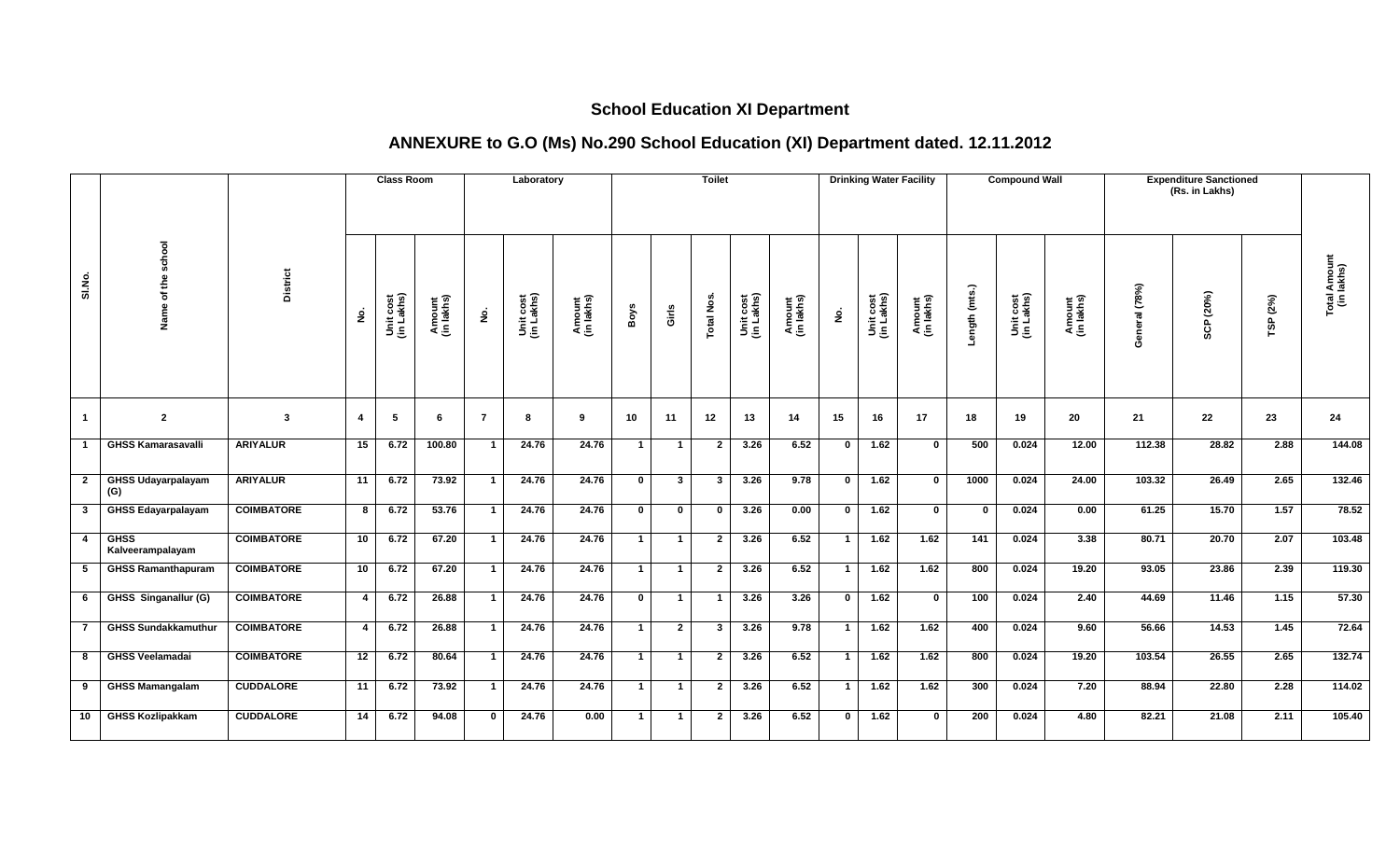| 11 | <b>GHSS Thiruthuraiyur</b>         | <b>CUDDALORE</b>  | 12              | 6.72 | 80.64  | $\mathbf{1}$   | 24.76 | 24.76 | $\mathbf 0$    | $\mathbf{0}$            | $\Omega$                | 3.26 | 0.00              | $\mathbf{0}$            | 1.62              | 0.00         | 600          | 0.024 | 14.40 | 93.44  | 23.96 | 2.40 | 119.80 |
|----|------------------------------------|-------------------|-----------------|------|--------|----------------|-------|-------|----------------|-------------------------|-------------------------|------|-------------------|-------------------------|-------------------|--------------|--------------|-------|-------|--------|-------|------|--------|
| 12 | <b>GHSS Tholar</b>                 | <b>CUDDALORE</b>  | 6               | 6.72 | 40.32  | $\overline{1}$ | 24.76 | 24.76 | $\mathbf{1}$   | $\mathbf 0$             | $\overline{\mathbf{1}}$ | 3.26 | 3.26              |                         | $\overline{1.62}$ | 1.62         | 500          | 0.024 | 12.00 | 63.93  | 16.39 | 1.64 | 81.96  |
| 13 | <b>GHSS V.Kattupalayam</b>         | <b>CUDDALORE</b>  | 8               | 6.72 | 53.76  | $\mathbf{0}$   | 24.76 | 0.00  | $\mathbf{1}$   | $\overline{1}$          | $\overline{2}$          | 3.26 | 6.52              | $\mathbf{0}$            | 1.62              | 0.00         | 750          | 0.024 | 18.00 | 61.06  | 15.66 | 1.57 | 78.28  |
| 14 | <b>GHSS Gopalpatti (G)</b>         | <b>DINDUGUL</b>   | 15              | 6.72 | 100.80 | $\overline{1}$ | 24.76 | 24.76 | $\mathbf{0}$   | $\mathbf{3}$            | 3                       | 3.26 | 9.78              | $\mathbf{0}$            | 1.62              | $\mathbf{0}$ | 500          | 0.024 | 12.00 | 114.93 | 29.47 | 2.95 | 147.34 |
| 15 | <b>GHSS K.Dharmathupatti</b>       | <b>DINDUGUL</b>   | 13              | 6.72 | 87.36  | $\overline{1}$ | 24.76 | 24.76 | $\mathbf{1}$   | $\overline{1}$          | $\overline{2}$          | 3.26 | 6.52              | $\bf{0}$                | 1.62              | 0.00         | 1000         | 0.024 | 24.00 | 111.26 | 28.53 | 2.85 | 142.64 |
| 16 | <b>GHSS Kosukurichi</b>            | <b>DINDUGUL</b>   | 9               | 6.72 | 60.48  | $\overline{1}$ | 24.76 | 24.76 | $\mathbf 1$    | $\mathbf{0}$            | -1                      | 3.26 | 3.26              | $\mathbf{0}$            | 1.62              | 0.00         | 500          | 0.024 | 12.00 | 78.39  | 20.10 | 2.01 | 100.50 |
| 17 | <b>GHSS Sitharevu</b>              | <b>DINDUGUL</b>   | 9               | 6.72 | 60.48  | $\overline{1}$ | 24.76 | 24.76 | $\overline{2}$ | $\overline{1}$          | $\mathbf{3}$            | 3.26 | 9.78              | $\bf{0}$                | 1.62              | 0.00         | 600          | 0.024 | 14.40 | 85.35  | 21.88 | 2.19 | 109.42 |
| 18 | <b>GHSS Sullerumbu</b>             | <b>DINDUGUL</b>   | 10              | 6.72 | 67.20  | $\overline{1}$ | 24.76 | 24.76 | $\mathbf 1$    | $\overline{1}$          | $\overline{2}$          | 3.26 | 6.52              | $\mathbf{0}$            | $\overline{1.62}$ | 0.00         | 610          | 0.024 | 14.64 | 88.23  | 22.62 | 2.26 | 113.12 |
| 19 | <b>GHSS Vedasandur (G)</b>         | <b>DINDUGUL</b>   | 12              | 6.72 | 80.64  | $\overline{1}$ | 24.76 | 24.76 | $\mathbf 0$    | $\mathbf{4}$            | 4                       | 3.26 | 13.04             | $\blacktriangleleft$    | 1.62              | 1.62         | $\mathbf{0}$ | 0.024 | 0.00  | 93.65  | 24.01 | 2.40 | 120.06 |
| 20 | <b>GHSS Barnatham</b>              | <b>DHARMAPURI</b> | 12 <sub>2</sub> | 6.72 | 80.64  | $\mathbf{0}$   | 24.76 | 0.00  | $\mathbf{1}$   | $\overline{1}$          | $\overline{2}$          | 3.26 | 6.52              | $\overline{1}$          | 1.62              | 1.62         | $\Omega$     | 0.024 | 0.00  | 69.25  | 17.76 | 1.78 | 88.78  |
| 21 | GHSS B.Mallapuram(G)               | <b>DHARMAPURI</b> | 16              | 6.72 | 107.52 | $\overline{1}$ | 24.76 | 24.76 | $\mathbf 0$    | $3^{\circ}$             | 3                       | 3.26 | 9.78              | $\mathbf{1}$            | 1.62              | 1.62         | 150          | 0.024 | 3.60  | 114.88 | 29.46 | 2.95 | 147.28 |
| 22 | GHSS Harur (G)                     | <b>DHARMAPURI</b> | 18              | 6.72 | 120.96 | $\mathbf{1}$   | 24.76 | 24.76 | $\mathbf 0$    | $3^{\circ}$             | 3                       | 3.26 | 9.78              | $\overline{\mathbf{1}}$ | 1.62              | 1.62         |              | 0.024 | 0.00  | 122.55 | 31.42 | 3.14 | 157.12 |
| 23 | <b>GHSS Laligam</b>                | <b>DHARMAPURI</b> | 7               | 6.72 | 47.04  | $\mathbf{1}$   | 24.76 | 24.76 | $\mathbf{1}$   | $\overline{1}$          | $\mathbf{2}$            | 3.26 | 6.52              | -1                      | 1.62              | 1.62         | 750          | 0.024 | 18.00 | 76.39  | 19.59 | 1.96 | 97.94  |
| 24 | <b>GHSS</b><br>Mukkalnaickelpatti  | <b>DHARMAPURI</b> | 16              | 6.72 | 107.52 | $\overline{1}$ | 24.76 | 24.76 | $\mathbf{0}$   | $\mathbf 0$             | $\mathbf 0$             | 3.26 | 0.00              | $\mathbf 0$             | 1.62              | $\mathbf 0$  | $\Omega$     | 0.024 | 0.00  | 103.18 | 26.46 | 2.65 | 132.28 |
| 25 | <b>GHSS Perumbalai</b>             | <b>DHARMAPURI</b> | 14              | 6.72 | 94.08  | $\mathbf 0$    | 24.76 | 0.00  | $\mathbf{1}$   | $\overline{1}$          | $\overline{2}$          | 3.26 | 6.52              | $\mathbf{1}$            | 1.62              | 1.62         | 150          | 0.024 | 3.60  | 82.54  | 21.16 | 2.12 | 105.82 |
| 26 | <b>GHSS Ingur</b>                  | <b>ERODE</b>      | 12              | 6.72 | 80.64  | $\overline{1}$ | 24.76 | 24.76 | $\mathbf{0}$   | $\mathbf{0}$            | $\mathbf 0$             | 3.26 | $\overline{0.00}$ | $\mathbf{0}$            | 1.62              | $\mathbf 0$  | 300          | 0.024 | 7.20  | 87.83  | 22.52 | 2.25 | 112.60 |
| 27 | <b>GHSS Kasipalayam</b>            | <b>ERODE</b>      | 11              | 6.72 | 73.92  | $\overline{1}$ | 24.76 | 24.76 | $\mathbf{1}$   | $\overline{1}$          | $\overline{2}$          | 3.26 | 6.52              | $\mathbf{0}$            | 1.62              | $\mathbf{0}$ | 237          | 0.024 | 5.69  | 86.49  | 22.18 | 2.22 | 110.89 |
| 28 | <b>GHSS</b><br>Kombanaickenpalayam | <b>ERODE</b>      | 9               | 6.72 | 60.48  | $\mathbf{1}$   | 24.76 | 24.76 | $\mathbf{1}$   | $\overline{1}$          | $\mathbf{2}$            | 3.26 | 6.52              | $\mathbf 1$             | 1.62              | 1.62         | $\Omega$     | 0.024 | 0.00  | 72.84  | 18.68 | 1.87 | 93.38  |
| 29 | <b>GHSS Modakurichi (G)</b>        | <b>ERODE</b>      | 8               | 6.72 | 53.76  | $\mathbf 0$    | 24.76 | 0.00  | $\mathbf 0$    | $\overline{\mathbf{1}}$ | 1                       | 3.26 | 3.26              |                         | 1.62              | 1.62         |              | 0.024 | 0.00  | 45.74  | 11.73 | 1.17 | 58.64  |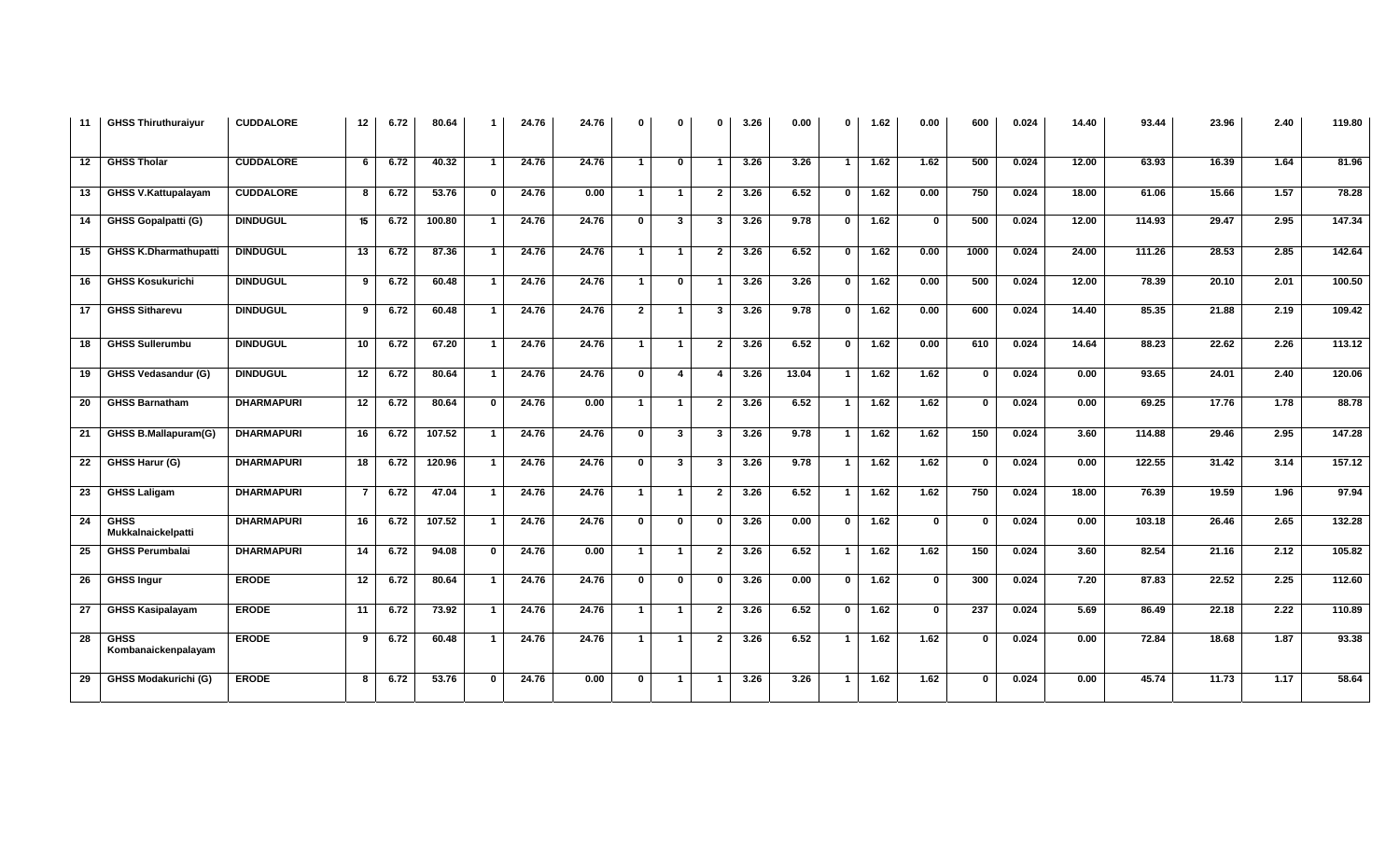| 30 | GHSS T.N.Palayam                    | <b>ERODE</b>        | 14              | 6.72 | 94.08  | $\mathbf 1$    | 24.76 | 24.76 | $\mathbf 0$  | -1                      | -1                      | 3.26 | 3.26 |              | 1.62 | 1.62        | $\mathbf{0}$     | 0.024 | 0.00  | 96.50  | 24.74              | 2.47 | 123.72 |
|----|-------------------------------------|---------------------|-----------------|------|--------|----------------|-------|-------|--------------|-------------------------|-------------------------|------|------|--------------|------|-------------|------------------|-------|-------|--------|--------------------|------|--------|
| 31 | <b>GHSS Vijayamangalam</b>          | <b>ERODE</b>        | 20              | 6.72 | 134.40 | $\mathbf 0$    | 24.76 | 0.00  | $\mathbf{1}$ | $\overline{\mathbf{1}}$ | $\mathbf{2}$            | 3.26 | 6.52 | $\mathbf{0}$ | 1.62 | $\mathbf 0$ | $\Omega$         | 0.024 | 0.00  | 109.92 | 28.18              | 2.82 | 140.92 |
| 32 | <b>GHSS Ekanampet (G)</b>           | <b>KANCHEEPURAM</b> | 20              | 6.72 | 134.40 | $\mathbf 0$    | 24.76 | 0.00  | $\mathbf 0$  | $\overline{1}$          | -1                      | 3.26 | 3.26 | -1           | 1.62 | 1.62        | 200              | 0.024 | 4.80  | 112.38 | 28.82              | 2.88 | 144.08 |
| 33 | <b>GHSS Manampathy</b>              | <b>KANCHEEPURAM</b> | 6               | 6.72 | 40.32  | $\mathbf{1}$   | 24.76 | 24.76 | $\mathbf{1}$ | $\overline{1}$          | $\mathbf{2}$            | 3.26 | 6.52 | $\mathbf{0}$ | 1.62 | 0.00        | <sup>0</sup>     | 0.024 | 0.00  | 55.85  | 14.32              | 1.43 | 71.60  |
| 34 | <b>GHSS Old</b><br>Perungalathur    | <b>KANCHEEPURAM</b> | 24              | 6.72 | 161.28 | $\overline{1}$ | 24.76 | 24.76 | $\mathbf{1}$ | $\mathbf{2}$            | $\mathbf{3}$            | 3.26 | 9.78 | -1           | 1.62 | 1.62        | 80               | 0.024 | 1.92  | 155.50 | 39.87              | 3.99 | 199.36 |
| 35 | <b>GHSS Pullalur</b>                | <b>KANCHEEPURAM</b> | 10 <sup>1</sup> | 6.72 | 67.20  | $\mathbf{1}$   | 24.76 | 24.76 | $\mathbf{1}$ | $\blacksquare$          | $\mathbf{2}$            | 3.26 | 6.52 |              | 1.62 | 1.62        | 1500             | 0.024 | 36.00 | 106.16 | $\overline{27.22}$ | 2.72 | 136.10 |
| 36 | <b>GHSS Thiruporur</b>              | <b>KANCHEEPURAM</b> | 12              | 6.72 | 80.64  | $\overline{1}$ | 24.76 | 24.76 | $\mathbf{1}$ | $\mathbf{2}$            | $\mathbf{3}$            | 3.26 | 9.78 | $\mathbf 1$  | 1.62 | 1.62        | 315              | 0.024 | 7.56  | 97.00  | 24.87              | 2.49 | 124.36 |
| 37 | <b>GHSS</b><br>Kadiapattinam(G)     | <b>KANYAKUMARI</b>  | 14              | 6.72 | 94.08  | $\mathbf 0$    | 24.76 | 0.00  | $\mathbf 0$  | $\mathbf{0}$            | $\bf{0}$                | 3.26 | 0.00 | -1           | 1.62 | 1.62        | <sup>0</sup>     | 0.024 | 0.00  | 74.65  | 19.14              | 1.91 | 95.70  |
| 38 | <b>GHSS Monikettipottal</b>         | <b>KANYAKUMARI</b>  | 12 <sub>2</sub> | 6.72 | 80.64  | $\mathbf 0$    | 24.76 | 0.00  | $\mathbf{1}$ | $\mathbf{0}$            | $\overline{\mathbf{1}}$ | 3.26 | 3.26 | $\mathbf 0$  | 1.62 | 0.00        | 260              | 0.024 | 6.24  | 70.31  | 18.03              | 1.80 | 90.14  |
| 39 | <b>GHSS Munchirai</b>               | <b>KANYAKUMARI</b>  | 23              | 6.72 | 154.56 | $\overline{1}$ | 24.76 | 24.76 | $\mathbf{1}$ | $\overline{1}$          | $\overline{2}$          | 3.26 | 6.52 | -1           | 1.62 | 1.62        | $\overline{200}$ | 0.024 | 4.80  | 149.96 | 38.45              | 3.85 | 192.26 |
| 40 | <b>GHSS Vadasery</b>                | KANYAKUMARI         | 12 <sub>2</sub> | 6.72 | 80.64  | $\mathbf 0$    | 24.76 | 0.00  | $\mathbf{1}$ | $\mathbf{1}$            | $\mathbf{2}$            | 3.26 | 6.52 | $\mathbf{0}$ | 1.62 | 0.00        | 100              | 0.024 | 2.40  | 69.86  | 17.91              | 1.79 | 89.56  |
| 41 | <b>GHSS Vilavankodu</b>             | <b>KANYAKUMARI</b>  | 12              | 6.72 | 80.64  | $\mathbf 0$    | 24.76 | 0.00  | $\mathbf 1$  | $\bf{0}$                | -1                      | 3.26 | 3.26 | $\bf{0}$     | 1.62 | 0.00        | 200              | 0.024 | 4.80  | 69.19  | 17.74              | 1.77 | 88.70  |
| 42 | <b>GHSS</b><br>Perivakulathupalayam | <b>KARUR</b>        | 6               | 6.72 | 40.32  | $\overline{1}$ | 24.76 | 24.76 | $\mathbf{1}$ | $\bf{0}$                | -1                      | 3.26 | 3.26 | $\mathbf{1}$ | 1.62 | 1.62        | 415              | 0.024 | 9.96  | 62.34  | 15.98              | 1.60 | 79.92  |
| 43 | GHSS Vengampatti                    | <b>KARUR</b>        | 10              | 6.72 | 67.20  | $\overline{1}$ | 24.76 | 24.76 | $\mathbf{1}$ | $\overline{1}$          | $\overline{2}$          | 3.26 | 6.52 |              | 1.62 | 1.62        | 450              | 0.024 | 10.80 | 86.50  | 22.18              | 2.22 | 110.90 |
| 44 | <b>GHSS Kaveripattinam</b><br>(G)   | <b>KRISHNAGIRI</b>  | 24              | 6.72 | 161.28 | $\mathbf{0}$   | 24.76 | 0.00  | $\mathbf 0$  | $\bf{0}$                | $\mathbf{0}$            | 3.26 | 0.00 | $\mathbf{0}$ | 1.62 | 0.00        | 320              | 0.024 | 7.68  | 131.79 | 33.79              | 3.38 | 168.96 |
| 45 | <b>GHSS Kunnathur (B)</b>           | <b>KRISHNAGIRI</b>  | 6               | 6.72 | 40.32  | $\overline{1}$ | 24.76 | 24.76 | $\mathbf{1}$ | $\mathbf{1}$            | $\overline{2}$          | 3.26 | 6.52 | $\mathbf 0$  | 1.62 | 0.00        | 0                | 0.024 | 0.00  | 55.85  | 14.32              | 1.43 | 71.60  |
| 46 | GHSS Mathur (G)                     | <b>KRISHNAGIRI</b>  | 6               | 6.72 | 40.32  | $\mathbf{1}$   | 24.76 | 24.76 | $\mathbf 0$  | $\mathbf{2}$            | $\mathbf{2}$            | 3.26 | 6.52 |              | 1.62 | 1.62        | 1000             | 0.024 | 24.00 | 75.83  | 19.44              | 1.94 | 97.22  |
| 47 | <b>GHSS Singarapetti (B)</b>        | <b>KRISHNAGIRI</b>  | 8               | 6.72 | 53.76  | $\mathbf{1}$   | 24.76 | 24.76 | $\mathbf{2}$ | $\bf{0}$                | $\mathbf{2}$            | 3.26 | 6.52 |              | 1.62 | 1.62        | 400              | 0.024 | 9.60  | 75.08  | 19.25              | 1.93 | 96.26  |
| 48 | <b>GHSS Vellampatti</b>             | <b>KRISHNAGIRI</b>  | 20              | 6.72 | 134.40 | $\mathbf 1$    | 24.76 | 24.76 | $\mathbf 1$  | $\mathbf 1$             | $\mathbf{2}$            | 3.26 | 6.52 |              | 1.62 | 1.62        | 500              | 0.024 | 12.00 | 139.85 | 35.86              | 3.59 | 179.30 |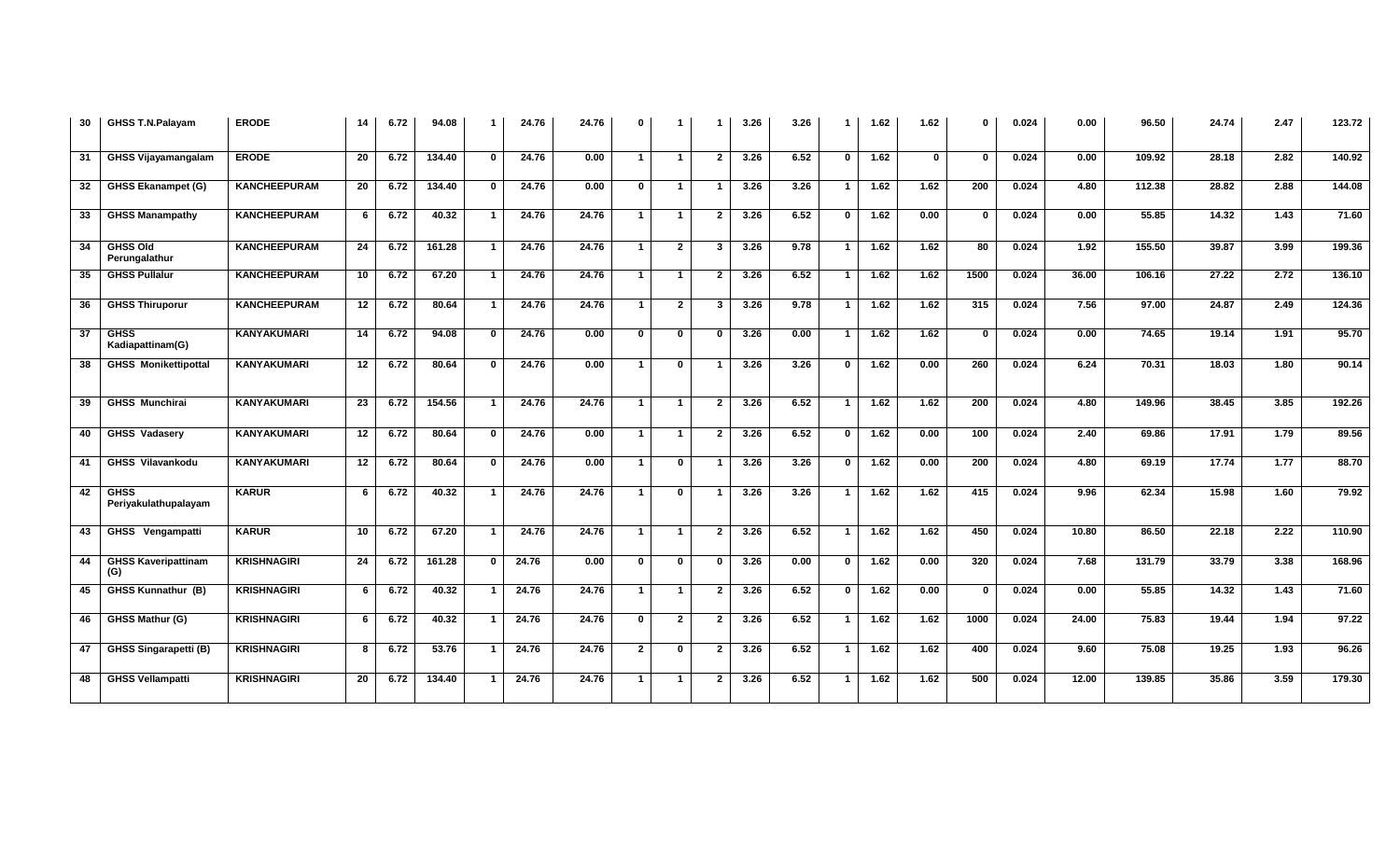| 49 | <b>GHSS Kottanathampatti</b>                | <b>MADURAI</b>      | 6  | 6.72 | 40.32  | $\mathbf 1$    | 24.76 | 24.76 | $\mathbf 0$    | $\Omega$       | $\mathbf{0}$            | 3.26 | 0.00 | $\mathbf 0$    | 1.62              | 0.00         | 230              | 0.024 | 5.52  | 55.07  | 14.12 | 1.41              | 70.60  |
|----|---------------------------------------------|---------------------|----|------|--------|----------------|-------|-------|----------------|----------------|-------------------------|------|------|----------------|-------------------|--------------|------------------|-------|-------|--------|-------|-------------------|--------|
| 50 | <b>GHSS Kulamangalam</b>                    | <b>MADURAI</b>      | 12 | 6.72 | 80.64  | $\mathbf{1}$   | 24.76 | 24.76 | $\mathbf 0$    | $\bf{0}$       | $\bf{0}$                | 3.26 | 0.00 | $\mathbf 0$    | 1.62              | 0.00         | 480              | 0.024 | 11.52 | 91.20  | 23.38 | 2.34              | 116.92 |
| 51 | GHSS Y.Othakkadai(G)                        | <b>MADURAI</b>      | 11 | 6.72 | 73.92  | $\overline{1}$ | 24.76 | 24.76 | $\mathbf 0$    | $\mathbf 0$    | $\mathbf{0}$            | 3.26 | 0.00 | $\mathbf 0$    | 1.62              | 0.00         | $\mathbf{0}$     | 0.024 | 0.00  | 76.97  | 19.74 | 1.97              | 98.68  |
| 52 | <b>GHSS Manalmedu(G)</b>                    | <b>NAGAPATTINAM</b> | 22 | 7.02 | 154.44 | $\mathbf{1}$   | 25.76 | 25.76 | $\mathbf 0$    | $\mathbf{1}$   | -1                      | 3.34 | 3.34 | $\mathbf{1}$   | 1.62              | 1.62         | 200              | 0.024 | 4.80  | 148.17 | 37.99 | 3.80              | 189.96 |
| 53 | <b>GHSS</b><br><b>Panchanathikulam East</b> | <b>NAGAPATTINAM</b> | 8  | 7.02 | 56.16  | $\overline{1}$ | 25.76 | 25.76 | $\mathbf{1}$   | $\overline{1}$ | $\mathbf{2}$            | 3.34 | 6.68 | $\overline{1}$ | 1.62              | 1.62         | 500              | 0.024 | 12.00 | 79.73  | 20.44 | 2.04              | 102.22 |
| 54 | <b>GHSS</b><br>Thulasenthirapuram           | <b>NAGAPATTINAM</b> | 13 | 7.02 | 91.26  | $\overline{1}$ | 25.76 | 25.76 | $\mathbf 0$    | $\bf{0}$       | $\Omega$                | 3.34 | 0.00 | $\mathbf{0}$   | 1.62              | 0.00         | 50               | 0.024 | 1.20  | 92.21  | 23.64 | 2.36              | 118.22 |
| 55 | GHSS Mohanur (G)                            | <b>NAMAKKAL</b>     | 24 | 6.72 | 161.28 | $\overline{1}$ | 24.76 | 24.76 | $\mathbf 0$    | $\mathbf{2}$   | $\overline{2}$          | 3.26 | 6.52 |                | 1.62              | 1.62         | 1000             | 0.024 | 24.00 | 170.18 | 43.64 | 4.36              | 218.18 |
| 56 | <b>GHSS</b><br>Singalanthapuram             | <b>NAMAKKAL</b>     | 14 | 6.72 | 94.08  | $\overline{1}$ | 24.76 | 24.76 | $\mathbf{1}$   | $\mathbf{1}$   | $\mathbf{2}$            | 3.26 | 6.52 | $\mathbf 0$    | 1.62              | $\bf{0}$     | 390              | 0.024 | 9.36  | 105.08 | 26.94 | 2.69              | 134.72 |
| 57 | <b>GHSS</b><br>Thimmanaickanpatti           | <b>NAMAKKAL</b>     | 14 | 6.72 | 94.08  | $\overline{1}$ | 24.76 | 24.76 | $\mathbf{1}$   | $\mathbf{2}$   | 3                       | 3.26 | 9.78 | $\mathbf{1}$   | 1.62              | 1.62         | 930              | 0.024 | 22.32 | 119.00 | 30.51 | 3.05              | 152.56 |
| 58 | <b>GHSS Vennandur (B)</b>                   | <b>NAMAKKAL</b>     | 9  | 6.72 | 60.48  | $\overline{1}$ | 24.76 | 24.76 | $\mathbf{1}$   | $\mathbf{0}$   | $\overline{1}$          | 3.26 | 3.26 | $\mathbf 0$    | 1.62              | $\mathbf{0}$ | $\bf{0}$         | 0.024 | 0.00  | 69.03  | 17.70 | $\overline{1.77}$ | 88.50  |
| 59 | <b>GHSS Vennandur (G)</b>                   | <b>NAMAKKAL</b>     | 15 | 6.72 | 100.80 | $\mathbf{0}$   | 24.76 | 0.00  | $\mathbf 0$    | $\overline{1}$ | $\overline{1}$          | 3.26 | 3.26 | $\mathbf{0}$   | 1.62              | $\bf{0}$     | $\mathbf{0}$     | 0.024 | 0.00  | 81.17  | 20.81 | 2.08              | 104.06 |
| 60 | <b>GHSS Nanchanad</b>                       | <b>NILGIRIS</b>     | 6  | 8.5  | 51.00  | $\mathbf{0}$   | 31.2  | 0.00  | $\mathbf{1}$   | $\mathbf{1}$   | $\overline{2}$          | 4.32 | 8.64 | $\mathbf{0}$   | 1.62              | 0.00         | $\overline{200}$ | 0.032 | 6.40  | 51.51  | 13.21 | 1.32              | 66.04  |
| 61 | <b>GHSS Eranai</b>                          | <b>PERAMBALUR</b>   | 8  | 6.72 | 53.76  | $\mathbf{1}$   | 24.76 | 24.76 | $\mathbf{1}$   | $\mathbf{1}$   | $\mathbf{2}$            | 3.26 | 6.52 | $\mathbf{0}$   | 1.62              | 0.00         | $\mathbf{0}$     | 0.024 | 0.00  | 66.33  | 17.01 | 1.70              | 85.04  |
| 62 | <b>GHSS Nerkunam</b>                        | <b>PERAMBALUR</b>   | 6  | 6.72 | 40.32  | $\overline{1}$ | 24.76 | 24.76 | $\overline{1}$ | $\overline{1}$ | $\overline{2}$          | 3.26 | 6.52 | $\mathbf{0}$   | $\overline{1.62}$ | 0.00         | 254              | 0.024 | 6.10  | 60.60  | 15.54 | 1.55              | 77.70  |
| 63 | <b>GHSS Ogalur</b>                          | <b>PERAMBALUR</b>   | 9  | 6.72 | 60.48  | $\overline{1}$ | 24.76 | 24.76 | $\mathbf{1}$   | $\overline{1}$ | $\mathbf{2}$            | 3.26 | 6.52 | $\mathbf{1}$   | 1.62              | 1.62         | 200              | 0.024 | 4.80  | 76.58  | 19.64 | $\overline{1.96}$ | 98.18  |
| 64 | <b>GHSS Sribrahadambal</b><br>(B)           | <b>PUDUKOTTAI</b>   | 18 | 6.72 | 120.96 | $\overline{1}$ | 24.76 | 24.76 | $\overline{2}$ | $\mathbf 0$    | $\overline{2}$          | 3.26 | 6.52 | $\overline{1}$ | 1.62              | 1.62         | $\mathbf{0}$     | 0.024 | 0.00  | 120.01 | 30.77 | 3.08              | 153.86 |
| 65 | <b>GHSS</b><br>Subramaniypuram              | <b>PUDUKOTTAI</b>   | 6  | 6.72 | 40.32  | $\mathbf{1}$   | 24.76 | 24.76 | $\mathbf 0$    | $\mathbf{1}$   | $\overline{\mathbf{1}}$ | 3.26 | 3.26 | $\mathbf 0$    | 1.62              | $\mathbf 0$  | 15               | 0.024 | 0.36  | 53.59  | 13.74 | $\overline{1.37}$ | 68.70  |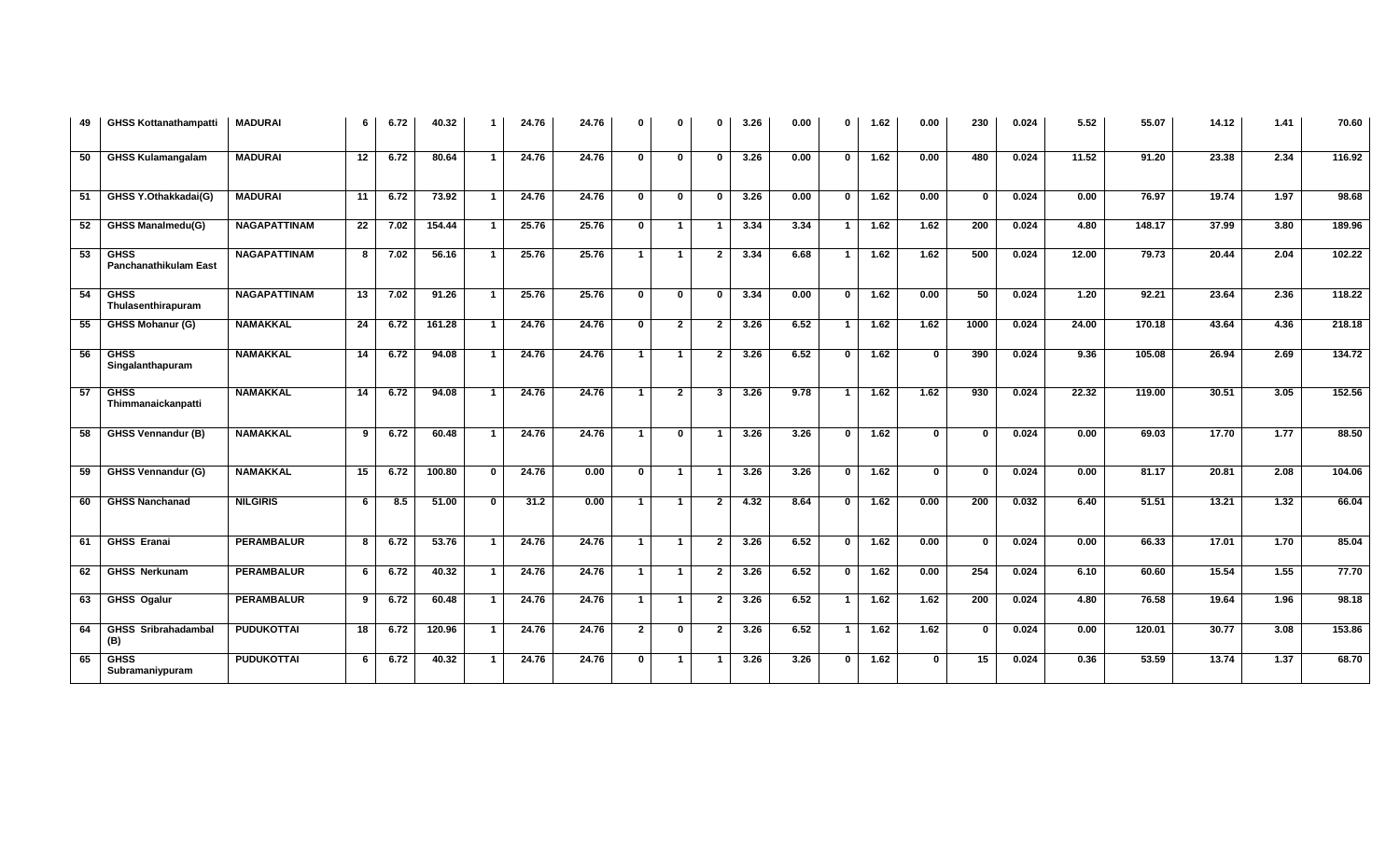| 66   | <b>GHSS Tirumayam</b>                | <b>PUDUKOTTAI</b>     | $\mathbf 0$     | 6.72 | 0.00   | $\mathbf{1}$   | 24.76 | 24.76 | $\mathbf 0$  | $\mathbf{2}$   | $\overline{2}$ | 3.26 | 6.52  | $\mathbf 0$    | 1.62 | 0.00        | 500          | 0.024 | 12.00 | 33.76  | 8.66  | 0.87 | 43.28  |
|------|--------------------------------------|-----------------------|-----------------|------|--------|----------------|-------|-------|--------------|----------------|----------------|------|-------|----------------|------|-------------|--------------|-------|-------|--------|-------|------|--------|
| 67   | GHSS Vallatharakottai                | <b>PUDUKOTTAI</b>     | 9               | 6.72 | 60.48  | $\overline{1}$ | 24.76 | 24.76 | $\mathbf{1}$ | $\overline{1}$ | $\overline{2}$ | 3.26 | 6.52  | $\mathbf 0$    | 1.62 | 0.00        | $\mathbf{0}$ | 0.024 | 0.00  | 71.57  | 18.35 | 1.84 | 91.76  |
| 68   | <b>GHSS Emaneswaram</b>              | <b>RAMANATHAPURAM</b> | 9               | 6.72 | 60.48  | $\mathbf{1}$   | 24.76 | 24.76 | $\mathbf{2}$ | $\mathbf{1}$   | 3              | 3.26 | 9.78  | $\mathbf{1}$   | 1.62 | 1.62        | 800          | 0.024 | 19.20 | 90.36  | 23.17 | 2.32 | 115.84 |
| 69   | <b>GHSS Kakoor</b>                   | <b>RAMANATHAPURAM</b> | 9               | 6.72 | 60.48  | $\overline{1}$ | 24.76 | 24.76 | $\mathbf{1}$ | $\mathbf{1}$   | $\mathbf{2}$   | 3.26 | 6.52  | -1             | 1.62 | 1.62        | 404          | 0.024 | 9.70  | 80.40  | 20.62 | 2.06 | 103.08 |
| 70   | <b>GHSS Thinaikulam</b>              | <b>RAMANATHAPURAM</b> | 11              | 6.72 | 73.92  | $\overline{1}$ | 24.76 | 24.76 | $\mathbf{1}$ | $\mathbf{1}$   | $\overline{2}$ | 3.26 | 6.52  |                | 1.62 | 1.62        | $\Omega$     | 0.024 | 0.00  | 83.32  | 21.36 | 2.14 | 106.82 |
| 71   | <b>GHSS T.M Kottai</b>               | <b>RAMANATHAPURAM</b> | 11              | 6.72 | 73.92  | $\overline{1}$ | 24.76 | 24.76 | $\mathbf{1}$ | $\mathbf{1}$   | $\overline{2}$ | 3.26 | 6.52  | $\mathbf 1$    | 1.62 | 1.62        | $\mathbf 0$  | 0.024 | 0.00  | 83.32  | 21.36 | 2.14 | 106.82 |
| 72   | <b>GHSS Kaveripuram</b>              | <b>SALEM</b>          | $\bf{0}$        | 6.72 | 0.00   | $\overline{1}$ | 24.76 | 24.76 | $2^{\circ}$  | $\mathbf{1}$   | $\mathbf{3}$   | 3.26 | 9.78  | $\mathbf{0}$   | 1.62 | 0.00        | 200          | 0.024 | 4.80  | 30.69  | 7.87  | 0.79 | 39.34  |
| 73   | GHSS K.K. Nagar                      | <b>SALEM</b>          | 8               | 6.72 | 53.76  | $\overline{1}$ | 24.76 | 24.76 | $\mathbf{2}$ | $\overline{2}$ | 4              | 3.26 | 13.04 | $\overline{1}$ | 1.62 | 1.62        | 202          | 0.024 | 4.85  | 76.46  | 19.61 | 1.96 | 98.03  |
| 74   | GHSS Nangavalli (G)                  | <b>SALEM</b>          | 18              | 6.72 | 120.96 | $\mathbf 0$    | 24.76 | 0.00  | $\mathbf{0}$ | $\mathbf{1}$   | -1             | 3.26 | 3.26  | $\mathbf{1}$   | 1.62 | 1.62        | $\mathbf{0}$ | 0.024 | 0.00  | 98.16  | 25.17 | 2.52 | 125.84 |
| 75   | GHSS Tharamangalam<br>(G)            | <b>SALEM</b>          | 15              | 6.72 | 100.80 | $\overline{1}$ | 24.76 | 24.76 | $\mathbf 0$  | 6              | 6              | 3.26 | 19.56 | $\mathbf{1}$   | 1.62 | 1.62        | 140          | 0.024 | 3.36  | 117.08 | 30.02 | 3.00 | 150.10 |
| 76   | <b>GHSS</b> Poolankurichi            | <b>SIVAGANGAI</b>     | 10 <sup>1</sup> | 6.72 | 67.20  | $\overline{1}$ | 24.76 | 24.76 | $\mathbf{1}$ | $\mathbf{1}$   | $\mathbf{2}$   | 3.26 | 6.52  | $\mathbf{0}$   | 1.62 | 0.00        | 700          | 0.024 | 16.80 | 89.92  | 23.06 | 2.31 | 115.28 |
| 77   | GHSS Arani(G)                        | <b>THIRUVALLUR</b>    | 13              | 6.72 | 87.36  | $\mathbf{1}$   | 24.76 | 24.76 | $\mathbf 0$  | $\mathbf{3}$   | 3              | 3.26 | 9.78  | $\mathbf 0$    | 1.62 | $\mathbf 0$ | 400          | 0.024 | 9.60  | 102.57 | 26.30 | 2.63 | 131.50 |
| 78   | <b>GHSS Buchireddypalli</b>          | <b>THIRUVALLUR</b>    | 12              | 6.72 | 80.64  | $\mathbf{1}$   | 24.76 | 24.76 | $\mathbf{1}$ | $\overline{1}$ | $\overline{2}$ | 3.26 | 6.52  | $\mathbf{1}$   | 1.62 | 1.62        | 1600         | 0.024 | 38.40 | 118.51 | 30.39 | 3.04 | 151.94 |
| 79   | <b>GHSS Mittanamallli</b>            | <b>THIRUVALLUR</b>    | 12              | 6.72 | 80.64  | $\overline{1}$ | 24.76 | 24.76 | $\mathbf{1}$ | $\mathbf{1}$   | $\overline{2}$ | 3.26 | 6.52  | $\mathbf{1}$   | 1.62 | 1.62        | 340          | 0.024 | 8.16  | 94.93  | 24.34 | 2.43 | 121.70 |
| 80   | <b>GHSS Pondavakkam</b>              | <b>THIRUVALLUR</b>    | 16              | 6.72 | 107.52 | $\overline{1}$ | 24.76 | 24.76 | $\mathbf{0}$ | $\overline{1}$ | $\overline{1}$ | 3.26 | 3.26  | $\mathbf{1}$   | 1.62 | 1.62        | 400          | 0.024 | 9.60  | 114.47 | 29.35 | 2.94 | 146.76 |
| - 81 | GHSS R.K.Pet (G)                     | <b>THIRUVALLUR</b>    | 16              | 6.72 | 107.52 | $\mathbf{1}$   | 24.76 | 24.76 | $\bullet$    | $\mathbf{1}$   | $\overline{1}$ | 3.26 | 3.26  | $\mathbf{1}$   | 1.62 | 1.62        | 330          | 0.024 | 7.92  | 113.16 | 29.02 | 2.90 | 145.08 |
| 82   | GHSS Uthukotti (G)                   | <b>THIRUVALLUR</b>    | 9               | 6.72 | 60.48  | $\overline{1}$ | 24.76 | 24.76 | $\mathbf 0$  | $\overline{2}$ | $\overline{2}$ | 3.26 | 6.52  | $\mathbf 0$    | 1.62 | $\bf{0}$    | $\Omega$     | 0.024 | 0.00  | 71.57  | 18.35 | 1.84 | 91.76  |
| 83   | <b>GHSS Mela</b><br>Chokkanathapuram | <b>THENI</b>          | $\mathbf{3}$    | 6.72 | 20.16  | $\overline{1}$ | 24.76 | 24.76 | $\mathbf{1}$ | $\overline{1}$ | $\overline{2}$ | 3.26 | 6.52  | $\mathbf 0$    | 1.62 | 0.00        | 850          | 0.024 | 20.40 | 56.04  | 14.37 | 1.44 | 71.84  |
| 84   | <b>GHSS Elangadu</b>                 | <b>THANJAVUR</b>      | 7               | 6.72 | 47.04  | $\overline{1}$ | 24.76 | 24.76 | $\mathbf{1}$ | $\mathbf{1}$   | $\mathbf{2}$   | 3.26 | 6.52  | $\mathbf 0$    | 1.62 | 0.00        | $\Omega$     | 0.024 | 0.00  | 61.09  | 15.66 | 1.57 | 78.32  |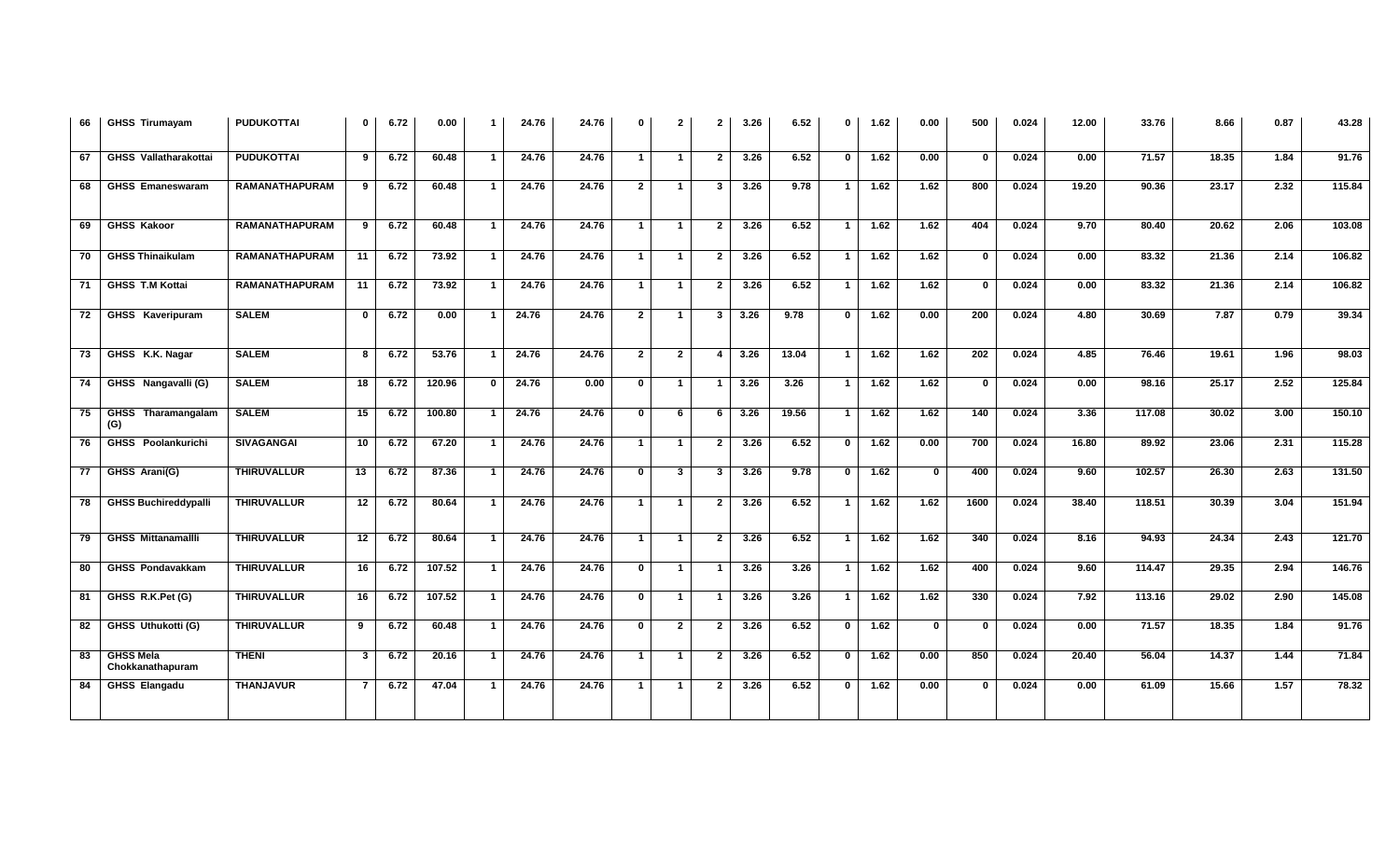| 85  | <b>GHSS Neyveli South</b>         | <b>THANJAVUR</b>       | 14               | 6.72 | 94.08  | $\mathbf{1}$            | 24.76 | 24.76 | $\mathbf{0}$   | $\mathbf{0}$   | $\mathbf{0}$            | 3.26 | 0.00  | $\mathbf{0}$ | 1.62 | 0.00 | 400               | 0.024 | 9.60              | 100.18 | 25.69 | 2.57 | 128.44 |
|-----|-----------------------------------|------------------------|------------------|------|--------|-------------------------|-------|-------|----------------|----------------|-------------------------|------|-------|--------------|------|------|-------------------|-------|-------------------|--------|-------|------|--------|
| 86  | <b>GHSS Sholapuram</b>            | <b>THANJAVUR</b>       | 3                | 6.72 | 20.16  | -1                      | 24.76 | 24.76 | $\mathbf{1}$   | $\mathbf{1}$   | $\overline{2}$          | 3.26 | 6.52  | $\mathbf 0$  | 1.62 | 0.00 | <sup>n</sup>      | 0.024 | 0.00              | 40.12  | 10.29 | 1.03 | 51.44  |
| 87  | <b>GHSS</b><br>Sundaraperumalkoil | <b>THANJAVUR</b>       | 10               | 6.72 | 67.20  | $\overline{\mathbf{1}}$ | 24.76 | 24.76 | $\mathbf{0}$   | $\mathbf{1}$   |                         | 3.26 | 3.26  | <sup>0</sup> | 1.62 | 0.00 | $\Omega$          | 0.024 | 0.00              | 74.27  | 19.04 | 1.90 | 95.22  |
| 88  | <b>GHSS</b><br>Thiruppurambiyam   | <b>THANJAVUR</b>       | 12               | 6.72 | 80.64  | $\overline{\mathbf{1}}$ | 24.76 | 24.76 | $\mathbf{1}$   | $\mathbf{0}$   | $\overline{\mathbf{1}}$ | 3.26 | 3.26  | $\bf{0}$     | 1.62 | 0.00 | 500               | 0.024 | 12.00             | 94.11  | 24.13 | 2.41 | 120.66 |
| 89  | <b>GHSS Vettikadu</b>             | <b>THANJAVUR</b>       | 12               | 6.72 | 80.64  | $\overline{1}$          | 24.76 | 24.76 | $\mathbf{1}$   | $\mathbf{1}$   | $\overline{2}$          | 3.26 | 6.52  | $\mathbf{0}$ | 1.62 | 0.00 | 750               | 0.024 | 18.00             | 101.34 | 25.98 | 2.60 | 129.92 |
| 90  | <b>GHSS Aakur</b>                 | THIRUVANNAMALAI        | $3^{\circ}$      | 6.72 | 20.16  | $\overline{1}$          | 24.76 | 24.76 | $\mathbf{1}$   | $\mathbf{1}$   | $\overline{2}$          | 3.26 | 6.52  | $\mathbf 0$  | 1.62 | 0.00 | 257               | 0.024 | 6.17              | 44.93  | 11.52 | 1.15 | 57.61  |
| 91  | <b>GHSS Karapattu</b>             | <b>THIRUVANNAMALAI</b> | 18               | 6.72 | 120.96 | $\overline{\mathbf{1}}$ | 24.76 | 24.76 | $\overline{2}$ | $\mathbf{2}$   |                         | 3.26 | 13.04 | $\mathbf{0}$ | 1.62 | 0.00 | 400               | 0.024 | 9.60              | 131.32 | 33.67 | 3.37 | 168.36 |
| 92  | GHSS Madam                        | THIRUVANNAMALAI        | $\mathbf{0}$     | 6.72 | 0.00   |                         | 24.76 | 24.76 | $\mathbf{1}$   | $\mathbf{1}$   | $\overline{2}$          | 3.26 | 6.52  | $\mathbf 0$  | 1.62 | 0.00 | 78                | 0.024 | 1.87              | 25.86  | 6.63  | 0.66 | 33.15  |
| 93  | GHSS Mandakolathur                | THIRUVANNAMALAI        | 8                | 6.72 | 53.76  | - 1                     | 24.76 | 24.76 | $\overline{2}$ | - 1            | $\mathbf{3}$            | 3.26 | 9.78  | -1           | 1.62 | 1.62 | 250               | 0.024 | 6.00              | 74.82  | 19.18 | 1.92 | 95.92  |
| 94  | <b>GHSS Marudhadu</b>             | <b>THIRUVANNAMALAI</b> | 9                | 6.72 | 60.48  | - 1                     | 24.76 | 24.76 | $\overline{1}$ | $\overline{1}$ | $\overline{2}$          | 3.26 | 6.52  | $\mathbf{1}$ | 1.62 | 1.62 | 750               | 0.024 | 18.00             | 86.88  | 22.28 | 2.23 | 111.38 |
| 95  | <b>GHSS Pudupalayam</b>           | <b>THIRUVANNAMALAI</b> | $\blacktriangle$ | 6.72 | 26.88  | $\overline{\mathbf{1}}$ | 24.76 | 24.76 | $\overline{1}$ | $\overline{1}$ | $\overline{2}$          | 3.26 | 6.52  | $\mathbf{1}$ | 1.62 | 1.62 | $\overline{0.00}$ | 0.024 | $\overline{0.00}$ | 46.63  | 11.96 | 1.20 | 59.78  |
| 96  | <b>GHSS Purisai</b>               | THIRUVANNAMALAI        | 5                | 6.72 | 33.60  | -1                      | 24.76 | 24.76 | $\mathbf{1}$   | $\mathbf{1}$   | $\overline{2}$          | 3.26 | 6.52  | -1           | 1.62 | 1.62 | 220               | 0.024 | 5.28              | 55.99  | 14.36 | 1.44 | 71.78  |
| 97  | <b>GHSS Thatchampattu</b>         | THIRUVANNAMALAI        | 10 <sup>1</sup>  | 6.72 | 67.20  |                         | 24.76 | 24.76 | $\mathbf{1}$   | $\mathbf{1}$   | $\overline{2}$          | 3.26 | 6.52  | -1           | 1.62 | 1.62 | 70                | 0.024 | 1.68              | 79.39  | 20.36 | 2.04 | 101.78 |
| 98  | GHSS Kangeyam                     | <b>THIRUPPUR</b>       | 12               | 6.72 | 80.64  | $\mathbf{0}$            | 24.76 | 0.00  | $\overline{1}$ | $\overline{1}$ | $\overline{2}$          | 3.26 | 6.52  | $\mathbf{1}$ | 1.62 | 1.62 | 250               | 0.024 | 6.00              | 73.93  | 18.96 | 1.90 | 94.78  |
| 99  | <b>GHSS Kannivadi</b>             | <b>THIRUPPUR</b>       | 12               | 6.72 | 80.64  | $\mathbf{1}$            | 24.76 | 24.76 | $\mathbf 0$    | $\mathbf 0$    | $\mathbf{0}$            | 3.26 | 0.00  | $\mathbf{0}$ | 1.62 | 0.00 | 1000              | 0.024 | 24.00             | 100.93 | 25.88 | 2.59 | 129.40 |
| 100 | <b>GHSS Padiyur</b>               | <b>THIRUPPUR</b>       | 14               | 6.72 | 94.08  | -1                      | 24.76 | 24.76 | $\mathbf{1}$   | $\mathbf{1}$   | $\overline{2}$          | 3.26 | 6.52  | $\mathbf 0$  | 1.62 | 0.00 | 448               | 0.024 | 10.75             | 106.17 | 27.22 | 2.72 | 136.11 |
| 101 | <b>GHSS Perumanallur</b>          | <b>THIRUPPUR</b>       | 24               | 6.72 | 161.28 | -1                      | 24.76 | 24.76 | $\overline{2}$ | $\mathbf{2}$   |                         | 3.26 | 13.04 | $\mathbf 1$  | 1.62 | 1.62 | 275               | 0.024 | 6.60              | 161.69 | 41.46 | 4.15 | 207.30 |
| 102 | <b>GHSS Pudupai</b>               | <b>THIRUPPUR</b>       | 12               | 6.72 | 80.64  |                         | 24.76 | 24.76 | $\mathbf{1}$   | $\mathbf{1}$   | $\overline{2}$          | 3.26 | 6.52  | $\mathbf{1}$ | 1.62 | 1.62 | 500               | 0.024 | 12.00             | 97.92  | 25.11 | 2.51 | 125.54 |
| 103 | <b>GHSS Velliraveli</b>           | <b>THIRUPPUR</b>       | 12               | 6.72 | 80.64  |                         | 24.76 | 24.76 | $\mathbf{0}$   |                |                         | 3.26 | 3.26  | -1           | 1.62 | 1.62 | 700               | 0.024 | 16.80             | 99.12  | 25.42 | 2.54 | 127.08 |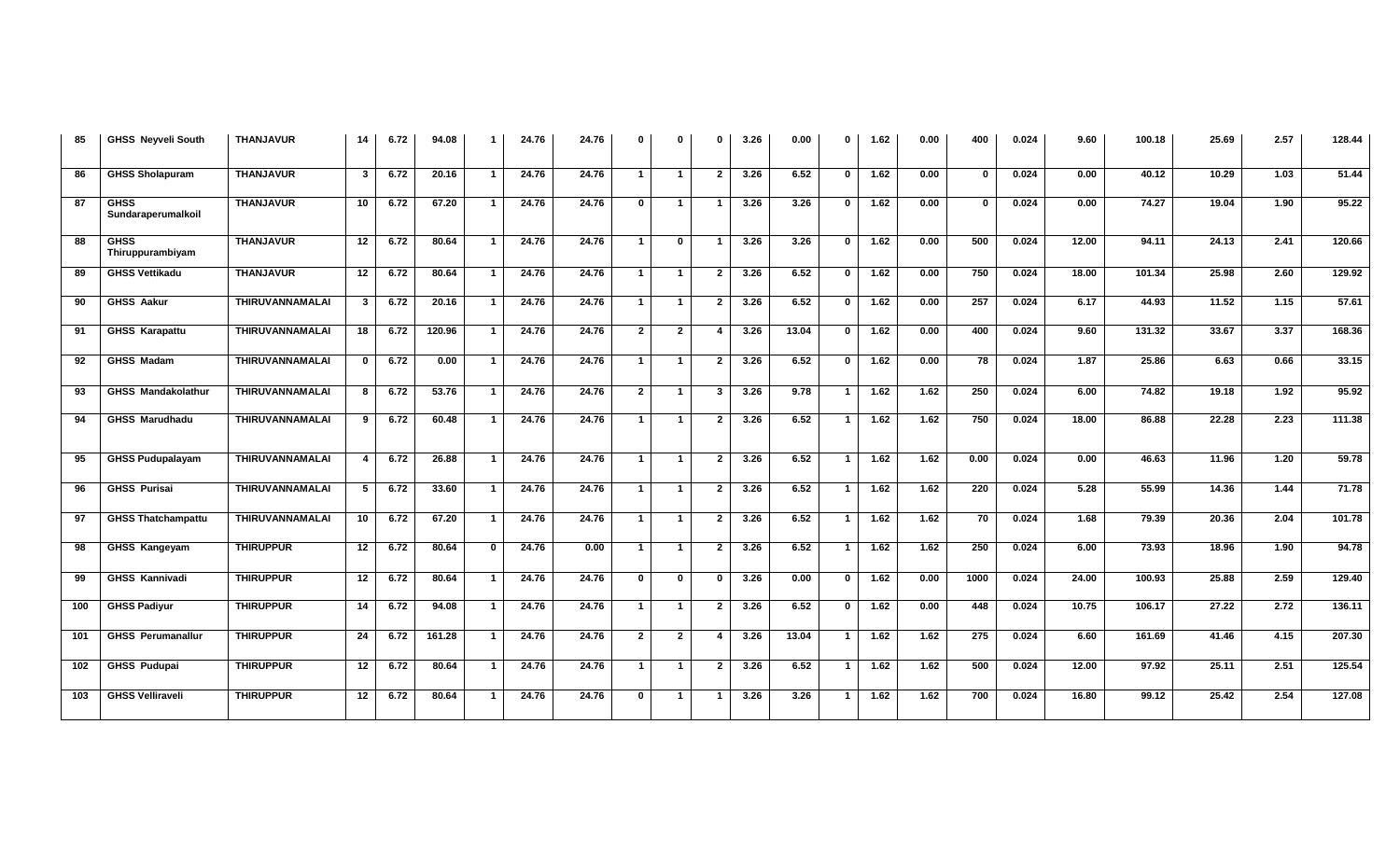| 104 | <b>GHSS</b><br>Kandiramanickam    | <b>TIRUVARUR</b>    | 12 <sub>2</sub> | 6.72 | 80.64  |                         | 24.76 | 24.76 | -1             | -1             | $\overline{2}$ | 3.26 | 6.52              | $\overline{\mathbf{1}}$ | 1.62 | 1.62 | 600              | 0.024 | 14.40 | 99.79  | 25.59 | 2.56              | 127.94 |
|-----|-----------------------------------|---------------------|-----------------|------|--------|-------------------------|-------|-------|----------------|----------------|----------------|------|-------------------|-------------------------|------|------|------------------|-------|-------|--------|-------|-------------------|--------|
| 105 | <b>GHSS Kottur</b>                | <b>TIRUVARUR</b>    | 30              | 6.72 | 201.60 |                         | 24.76 | 24.76 | $\mathbf{1}$   | -1             | $\overline{2}$ | 3.26 | 6.52              | $\mathbf{1}$            | 1.62 | 1.62 | $\Omega$         | 0.024 | 0.00  | 182.91 | 46.90 | 4.69              | 234.50 |
| 106 | GHSS Ayikudi                      | <b>THIRUNELVELI</b> | 16              | 6.72 | 107.52 | $\mathbf{0}$            | 24.76 | 0.00  | $\mathbf{1}$   | -1             | 2              | 3.26 | 6.52              | -1                      | 1.62 | 1.62 | $\overline{200}$ | 0.024 | 4.80  | 93.96  | 24.09 | 2.41              | 120.46 |
| 107 | <b>GHSS Sambavar</b><br>vadakarai | <b>THIRUNELVELI</b> | 19              | 6.72 | 127.68 |                         | 24.76 | 24.76 | $\overline{2}$ | 3              | 5              | 3.26 | 16.30             | $\mathbf{1}$            | 1.62 | 1.62 | $\Omega$         | 0.024 | 0.00  | 132.88 | 34.07 | 3.41              | 170.36 |
| 108 | <b>GHSS Ettrai</b>                | <b>TRICHY</b>       | 18              | 6.72 | 120.96 |                         | 24.76 | 24.76 | $\mathbf{1}$   | -1             | $\overline{2}$ | 3.26 | 6.52              | $\mathbf{1}$            | 1.62 | 1.62 | 250              | 0.024 | 6.00  | 124.69 | 31.97 | 3.20              | 159.86 |
| 109 | <b>GHSS Moovanur</b>              | <b>TRICHY</b>       | 9               | 6.72 | 60.48  |                         | 24.76 | 24.76 | $\mathbf{1}$   | $\mathbf 0$    |                | 3.26 | 3.26              | $\mathbf 0$             | 1.62 | 0.00 | 450              | 0.024 | 10.80 | 77.45  | 19.86 | 1.99              | 99.30  |
| 110 | <b>GHSS Perumalpalayam</b>        | <b>TRICHY</b>       | 18              | 6.72 | 120.96 |                         | 24.76 | 24.76 | $\mathbf{1}$   | -1             | $\overline{2}$ | 3.26 | 6.52              | $\mathbf{1}$            | 1.62 | 1.62 | 500              | 0.024 | 12.00 | 129.37 | 33.17 | 3.32              | 165.86 |
| 111 | <b>GHSS Poonqudi</b>              | <b>TRICHY</b>       | 4               | 6.72 | 26.88  | $\overline{\mathbf{1}}$ | 24.76 | 24.76 | $\mathbf 0$    | $\mathbf 0$    | $\Omega$       | 3.26 | $\overline{0.00}$ | $\mathbf{0}$            | 1.62 | 0.00 | 1076             | 0.024 | 25.82 | 60.42  | 15.49 | 1.55              | 77.46  |
| 112 | <b>GHSS Sevelpatti</b>            | <b>TRICHY</b>       | 16              | 6.72 | 107.52 | $\mathbf 1$             | 24.76 | 24.76 | $\mathbf{0}$   | $\mathbf{0}$   | $\Omega$       | 3.26 | $\overline{0.00}$ | $\mathbf{0}$            | 1.62 | 0.00 | 300              | 0.024 | 7.20  | 108.79 | 27.90 | 2.79              | 139.48 |
| 113 | <b>GHSS Sirugambur</b>            | <b>TRICHY</b>       | $\overline{7}$  | 6.72 | 47.04  | $\mathbf 1$             | 24.76 | 24.76 | $\overline{2}$ | $\overline{2}$ | 4              | 3.26 | 13.04             | -1                      | 1.62 | 1.62 | 1000             | 0.024 | 24.00 | 86.16  | 22.09 | 2.21              | 110.46 |
| 114 | <b>GHSS Valanadu</b>              | <b>TRICHY</b>       | 12              | 6.72 | 80.64  | $\mathbf{1}$            | 24.76 | 24.76 | $\mathbf{1}$   | $\mathbf 0$    | -1             | 3.26 | 3.26              | $\mathbf{1}$            | 1.62 | 1.62 | 400              | 0.024 | 9.60  | 93.51  | 23.98 | 2.40              | 119.88 |
| 115 | <b>GHSS Kurukusalai</b>           | <b>TUTICORIN</b>    | 14              | 6.72 | 94.08  | $\mathbf 1$             | 24.76 | 24.76 | $\mathbf{1}$   | $\mathbf{1}$   | $\overline{2}$ | 3.26 | 6.52              | $\mathbf{1}$            | 1.62 | 1.62 | 275              | 0.024 | 6.60  | 104.19 | 26.72 | 2.67              | 133.58 |
| 116 | Senna Vanna GHSS<br>Thoothukudi   | <b>TUTICORIN</b>    | 8               | 6.72 | 53.76  | $\mathbf 1$             | 24.76 | 24.76 | $\mathbf 0$    | $\mathbf 0$    | $\Omega$       | 3.26 | 0.00              | $\overline{0}$          | 1.62 | 0.00 | $\overline{200}$ | 0.024 | 4.80  | 64.99  | 16.66 | $\overline{1.67}$ | 83.32  |
| 117 | <b>GHSS Matrapalli</b>            | <b>VELLORE</b>      | 8               | 6.72 | 53.76  |                         | 24.76 | 24.76 | $\overline{2}$ | $\overline{2}$ | 4              | 3.26 | 13.04             | $\overline{0}$          | 1.62 | 0.00 | $\mathbf 0$      | 0.024 | 0.00  | 71.42  | 18.31 | 1.83              | 91.56  |
| 118 | <b>GHSS Natham</b>                | <b>VELLORE</b>      | 12              | 6.72 | 80.64  | $\mathbf{1}$            | 24.76 | 24.76 | $\overline{2}$ | $\overline{2}$ |                | 3.26 | 13.04             | $\overline{0}$          | 1.62 | 0.00 | $\bf{0}$         | 0.024 | 0.00  | 92.38  | 23.69 | 2.37              | 118.44 |
| 119 | <b>GHSS Nattarampalli (G)</b>     | <b>VELLORE</b>      | 13              | 6.72 | 87.36  |                         | 24.76 | 24.76 | $\mathbf 0$    | $\overline{2}$ | $\overline{2}$ | 3.26 | 6.52              | $\mathbf{1}$            | 1.62 | 1.62 | $\bf{0}$         | 0.024 | 0.00  | 93.80  | 24.05 | 2.41              | 120.26 |
| 120 | <b>GHSS Nimmiyampattu</b>         | <b>VELLORE</b>      | 12              | 6.72 | 80.64  |                         | 24.76 | 24.76 | $\mathbf{1}$   | -1             | $\overline{2}$ | 3.26 | 6.52              | $\mathbf{1}$            | 1.62 | 1.62 | $\overline{200}$ | 0.024 | 4.80  | 92.31  | 23.67 | 2.37              | 118.34 |
| 121 | GHSS Thimiri (G)                  | <b>VELLORE</b>      | 10              | 6.72 | 67.20  |                         | 24.76 | 24.76 | $\mathbf{0}$   | 3              | 3              | 3.26 | 9.78              | -1                      | 1.62 | 1.62 | $\bf{0}$         | 0.024 | 0.00  | 80.62  | 20.67 | 2.07              | 103.36 |
| 122 | <b>GHSS Thiruvalam(G)</b>         | <b>VELLORE</b>      | 8               | 6.72 | 53.76  |                         | 24.76 | 24.76 | $\mathbf{0}$   | -1             |                | 3.26 | 3.26              | $\overline{1}$          | 1.62 | 1.62 | 0                | 0.024 | 0.00  | 65.05  | 16.68 | 1.67              | 83.40  |